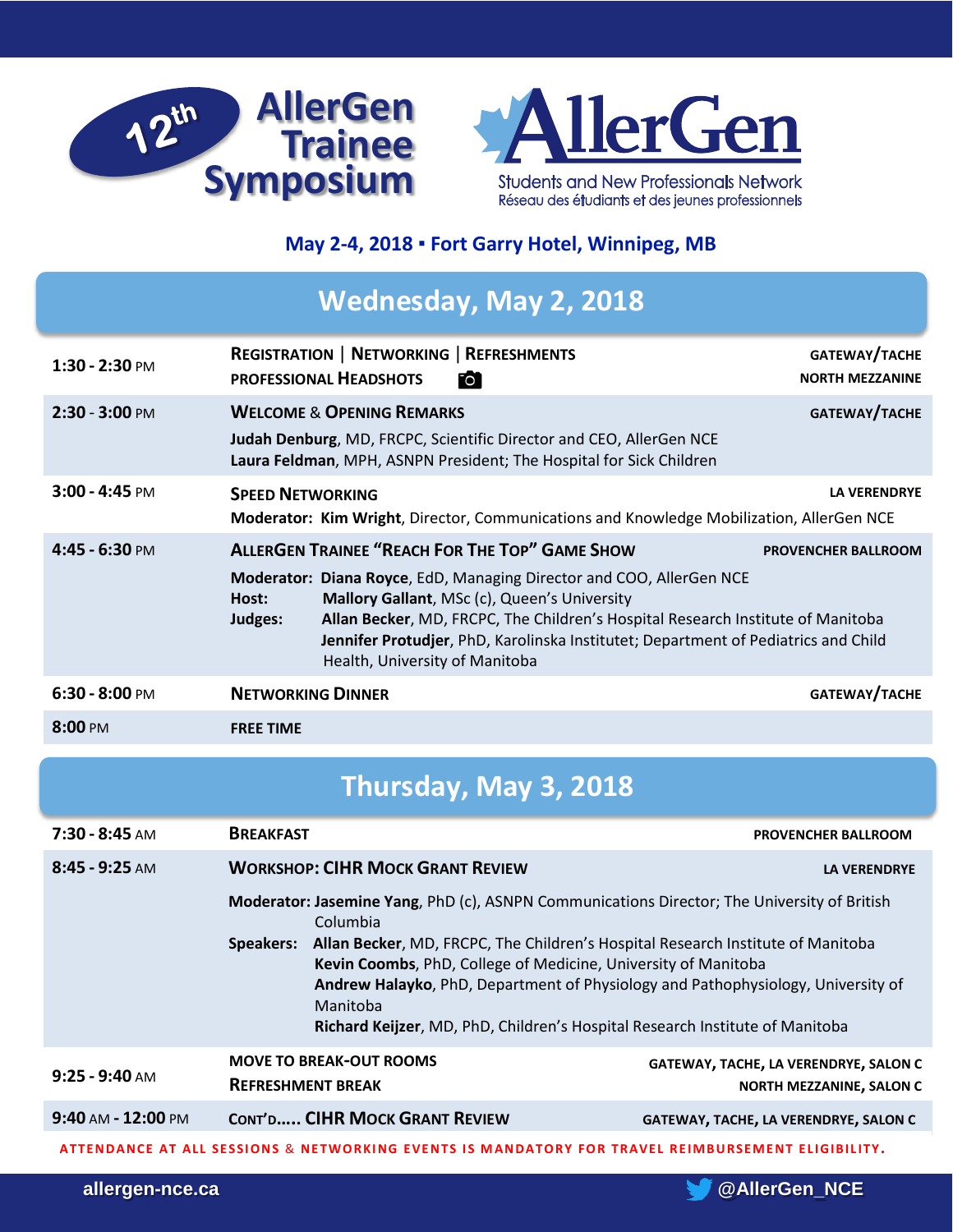| $12:00 - 1:00$ PM | <b>LUNCH   NETWORKING</b>                                                                                                                                          | <b>PROVENCHER BALLROOM</b> |  |
|-------------------|--------------------------------------------------------------------------------------------------------------------------------------------------------------------|----------------------------|--|
| $1:00 - 2:30$ PM  | <b>WORKSHOP: EQUITY, DIVERSITY AND INCLUSION</b>                                                                                                                   | <b>LA VERENDRYE</b>        |  |
|                   | Moderator: Mark Tenn, MSc, ASNPN Events Director; Queen's University<br>Valerie Williams, CPHR, CCIP, Diversity Consultant, University of Manitoba<br>Speaker:     |                            |  |
| $2:30 - 2:45$ PM  | <b>REFRESHMENT BREAK</b>                                                                                                                                           | <b>NORTH MEZZANINE</b>     |  |
| $2:45 - 4:45$ PM  | <b>WORKSHOP: INFOGRAPHIC TOOLKIT FOR RESEARCHERS</b>                                                                                                               | <b>LA VERENDRYE</b>        |  |
|                   | Moderator: Kim Wright, Director, Communications and Knowledge Mobilization, AllerGen NCE<br>Julia Krolik, Creative/Research Director, Pixels and Plans<br>Speaker: |                            |  |
| $4:45 - 6:30$ PM  | <b>FREE TIME</b>                                                                                                                                                   |                            |  |
| $6:30 - 9:00$ PM  | <b>MENTORING DINNER</b>                                                                                                                                            | <b>PROVENCHER BALLROOM</b> |  |
|                   | <b>Moderator: Diana Royce, EdD, Managing Director &amp; COO, AllerGen NCE</b>                                                                                      |                            |  |

# **Friday, May 4, 2018**

| $7:30 - 9:00$ AM    | <b>BREAKFAST</b>                                                                                                                                                                                                                    | GATEWAY/TACHE          |  |
|---------------------|-------------------------------------------------------------------------------------------------------------------------------------------------------------------------------------------------------------------------------------|------------------------|--|
| $9:00 - 10:30$ AM   | <b>WORKSHOP: PERSONALITY ASSESSMENTS</b><br><b>LA VERENDRYE</b><br>Moderator: Young Woong Kim, PhD, ASNPN Pacific Director; The University of British Columbia<br>Heather Erhard, BSW, CMC, Director, Erhard Associates<br>Speaker: |                        |  |
| $10:30 - 10:45$ AM  | <b>REFRESHMENT BREAK</b>                                                                                                                                                                                                            | <b>NORTH MEZZANINE</b> |  |
| 10:45 AM - 12:15 PM | <b>CONT'D PERSONALITY ASSESSMENTS</b>                                                                                                                                                                                               | <b>LA VERENDRYE</b>    |  |
| 12:15 - 12:30 PM    | <b>CLOSING REMARKS</b><br>Laura Feldman, MPH, ASNPN President; The Hospital for Sick Children<br>Loubna Akhabir, PDF, ASNPN Vice-President; McMaster University                                                                     | <b>LA VERENDRYE</b>    |  |
| 12:30 - 1:30 PM     | LUNCH (TAKE-AWAY CONTAINERS AVAILABLE)                                                                                                                                                                                              | GATEWAY/TACHE          |  |

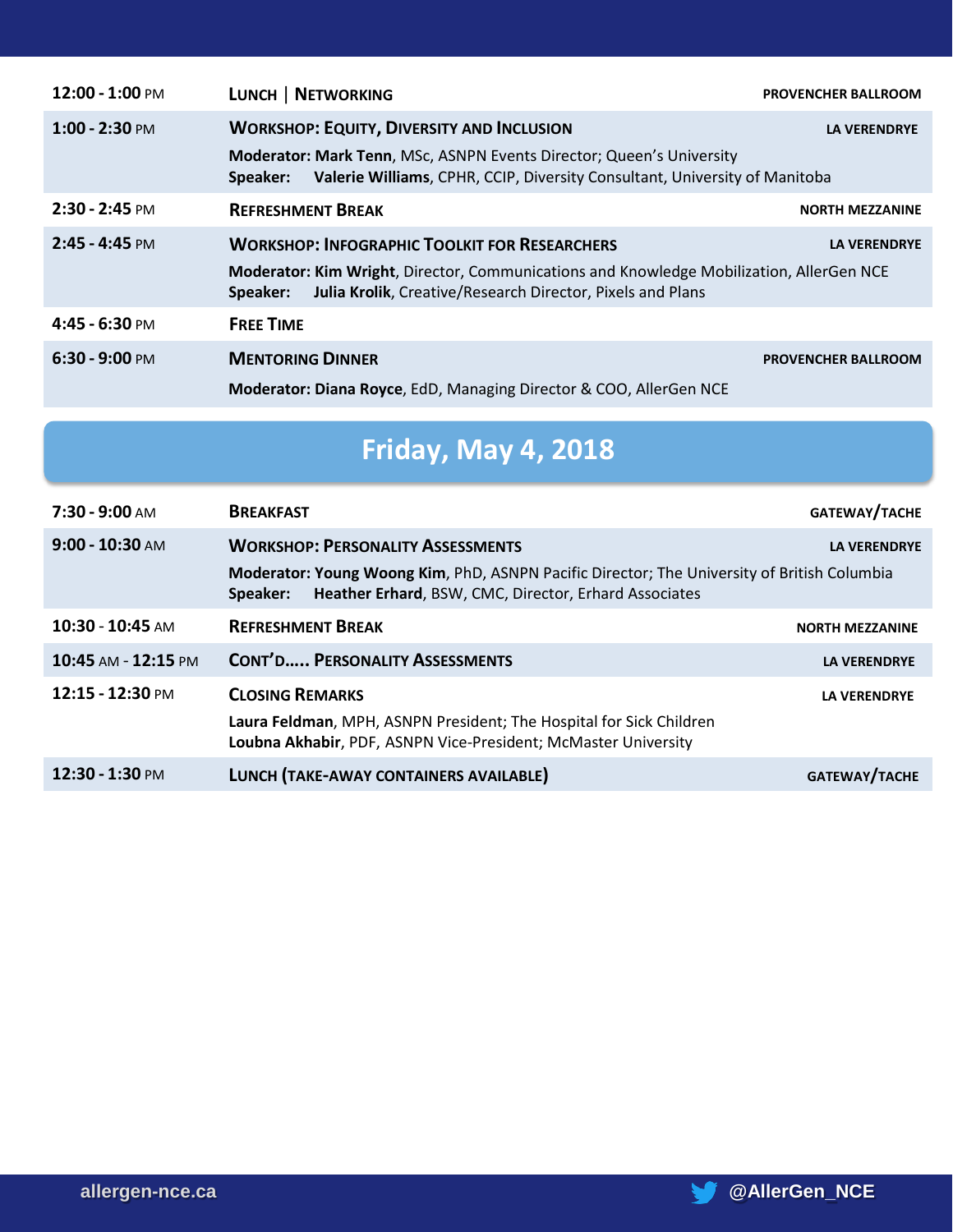# **FEATURED SPEAKERS**



**Dr. Allan Becker** is Professor and Head of the Section of Allergy and Clinical Immunology in the Department of Pediatrics and Child Health at the University of Manitoba, and a Consultant Allergist at the Children's Hospital of Winnipeg. Dr. Becker is recognized internationally as a leader in pediatric allergy and asthma research, care and education. He was a founding member of the Canadian Network for Asthma Care and led development of a national Certification for Asthma Educators – the first such national certification in the world. Dr. Becker also led development of an Asthma Educator Education Program, Asthma*Trec,* which is now used across Canada. He was lead author of the first Canadian Pediatric Asthma Guidelines. He is a member of the Scientific Committee of the Global Initiative for Asthma (GINA) and co-author of the online yearly updated GINA Global Strategy for

Asthma Management and Prevention. Dr. Becker's primary research interest is the origins of allergy and asthma in early life. He has led two birth cohorts (The Canadian Asthma Primary Prevention Study: CAPPS, and the 1995 Manitoba birth cohort Study of Asthma Genes and the Environment: SAGE) and is co-PI of the CIHR and AllerGen NCE-supported Canadian Healthy Infant Longitudinal Development (CHILD) Study. He serves on several NIH Data Safety and Monitoring Boards for pediatric asthma studies. Dr. Becker has over 250 publications and 13,000 citations.



**Dr. Andrew Halayko** leads a long-standing and internationally recognized research program for asthma pathogenesis using *in-vitro* and animal disease models with multi-omics technologies for pre-clinical studies. He is a Tier 1 Canada Research Chair in Lung Pathobiology and Treatment, and has 221 peerreviewed publications. He received the 2016 American Thoracic Society Joseph A. Rodarte Award for Scientific Distinction, is a Fellow of the Canadian Academy of Health Sciences, and is among the inaugural class of American Thoracic Society Fellows. Dr. Halayko has provided outstanding training and mentorship to over 75 graduate students and postdoctoral fellows, many of whom have established highly successful independent research careers internationally. He is an executive lead for the Canadian Respiratory Research Network, co-lead of the Manitoba Developmental Origins of

Chronic Diseases in Children (DEVOTION) Network, and a founding executive leader for the Canadian Registry for Pulmonary Fibrosis. With the Canadian Lung Association (CLA) and Canadian Thoracic Society (CTS), he led development of a National Respiratory Research Strategy. He is a CLA National Board Director and CTS Immediate Past-President, having been only the second PhD to be CTS President. He has also served as an American Thoracic Society Board Director.



**Dr. Kevin Coombs** obtained his PhD degree in Microbiology from the University of Texas at Austin in 1986. After post-doctoral work at Harvard Medical School, he joined the faculty at the University of Manitoba in 1990. He is currently a Professor in the Department of Medical Microbiology and Assistant Dean (Research) for the College of Medicine, with cross-appointments in the Department of Physiology and the Department of Microbiology/Faculty of Science, and is a Research Scientist with the Children's Hospital Research Institute of Manitoba. Dr. Coombs' major research interests are to delineate the protein and nucleic acid interactions in nucleoprotein complexes, using a variety of RNA viruses, particularly influenza virus, Zika virus and reovirus, as models. His lab studies how these interactions change as a result of, and in turn, are modulated by, conformational transitions that occur during macromolecular assembly and disassembly; how these processes can be attenuated by antiviral compounds, the proteomic alterations induced in host cells by virus infection; and how these

processes in viral infections contribute to pathogenesis in the host.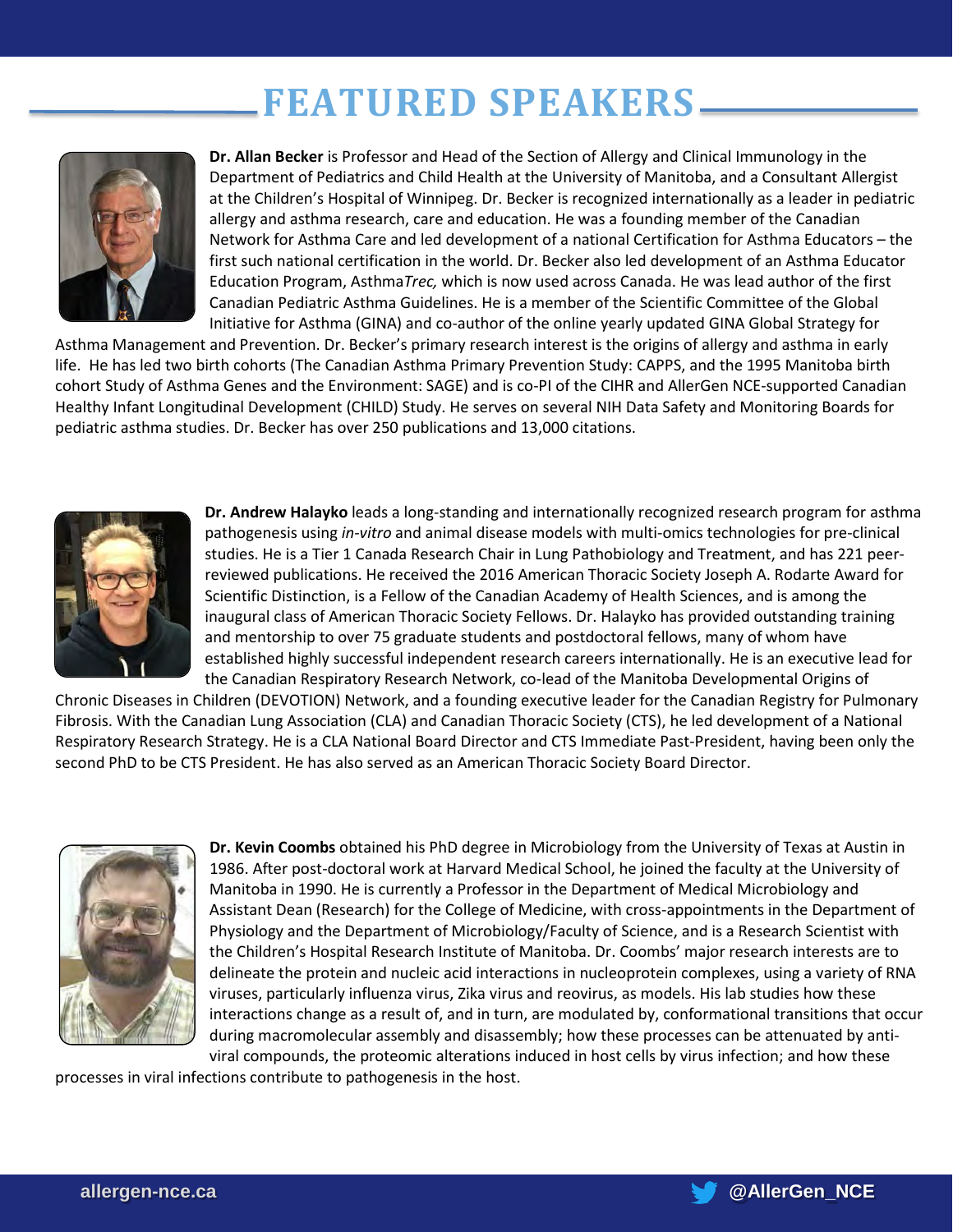

**Dr. Richard Keijzer** received his MD (with honours), PhD (Medicine) and MSc (Molecular Medicine) from ErasmusMC in Rotterdam, Netherlands. Before starting his specialist training, he did a one-year research fellowship at the Lung Biology Program of the Hospital for Sick Children in Toronto. He received his training in General Surgery at ErasmusMC and did a postdoctoral fellowship in Physiology & Experimental Medicine at the Hospital for Sick Children in Toronto. He then finished his Pediatric General Surgery training at ErasmusMC-Sophia and completed a Pediatric Endoscopic Surgery Fellowship in the Children's Hospital of Alabama in Birmingham, Alabama. Subsequently, Dr. Keijzer moved to Canada to pursue a career as a Pediatric Surgeon-Scientist at the University of Manitoba and the Children's Hospital Research Institute of Manitoba in Winnipeg. His clinical interest concentrates on minimal invasive Pediatric General Surgery, and his research focuses on congenital anomalies in general, and congenital diaphragmatic hernia (CDH) and abnormal lung development. He has expertise

in the mechanisms of normal and abnormal lung development due to CDH. Currently, Dr. Keijzer's research focuses on delineating the role of microRNAs during normal and abnormal lung development due to CDH. By improving the understanding of the pathogenesis of CDH and its abnormal lung development he aims to develop a prenatal therapeutic intervention to modulate the natural course of the abnormal lung development in babies before they are born. He is the Thorlakson Chair in Surgical Research and the Director of Research and Graduate Chair for the Department of Surgery at the University of Manitoba. Dr. Keijzer was the first Pediatric Surgeon-Scientist funded in the Canadian Child Health Clinician Scientist Program.



As a Human Resources Professional, **Valerie Williams** works in the areas of employment equity, diversity and inclusion. Ms. Williams supports organizational development by promoting a proactive diversity and inclusion strategy. Her portfolio includes raising awareness to faculty and staff by facilitating sessions, researching best practices and supporting equity committees, faculties, units and departments. Ms. Williams holds Chartered Professional Human Resources (CPHR) and Canadian Certified Inclusion Professional (CCIP) designations and has a certificate in Human Resource Management.



**Julia Krolik** is a creative director, entrepreneur, scientist and award-winning artist. Her diverse background enables a rare cross-disciplinary empathy, and she continuously advocates for both art and science through several initiatives. Ms. Krolik is the founder of Art the Science, a non-profit organization dedicated to facilitating artist residencies in scientific research laboratories to foster Canadian science-art culture and to expand scientific knowledge communication to benefit the public. Through her consulting agency Pixels and Plans, Ms. Krolik works with private and public organizations, helping them with outreach, data visualization and knowledge mobilization, often utilizing creative

technology and skills-transfer workshops. @yuliakrolik <https://www.linkedin.com/in/juliakrolik/> artthescience.com [pixelsandplans.com](http://pixelsandplans.com/)



**Heather Erhard**, BSW, CMC, CPCC, PCC, ROCC, is the founder and Director of Erhard Associates, a management consulting, coaching and training firm dedicated to enhancing individual, team and organizational effectiveness. She brings over 25 years' experience in executive coaching, leadership development, strategic planning, and team building. Ms. Erhard works extensively in the area of Emotional Intelligence and Myers Briggs Personality Types with leaders and teams in a wide variety of organizations. She has taught at the University of Manitoba, the University of Winnipeg and Queen's University. Her passion is coaching individuals and groups to the next level of success. Another passion of Ms. Erhard's is hiking the Camino in France! [www.erhardassociates.com](http://www.erhardassociates.com/)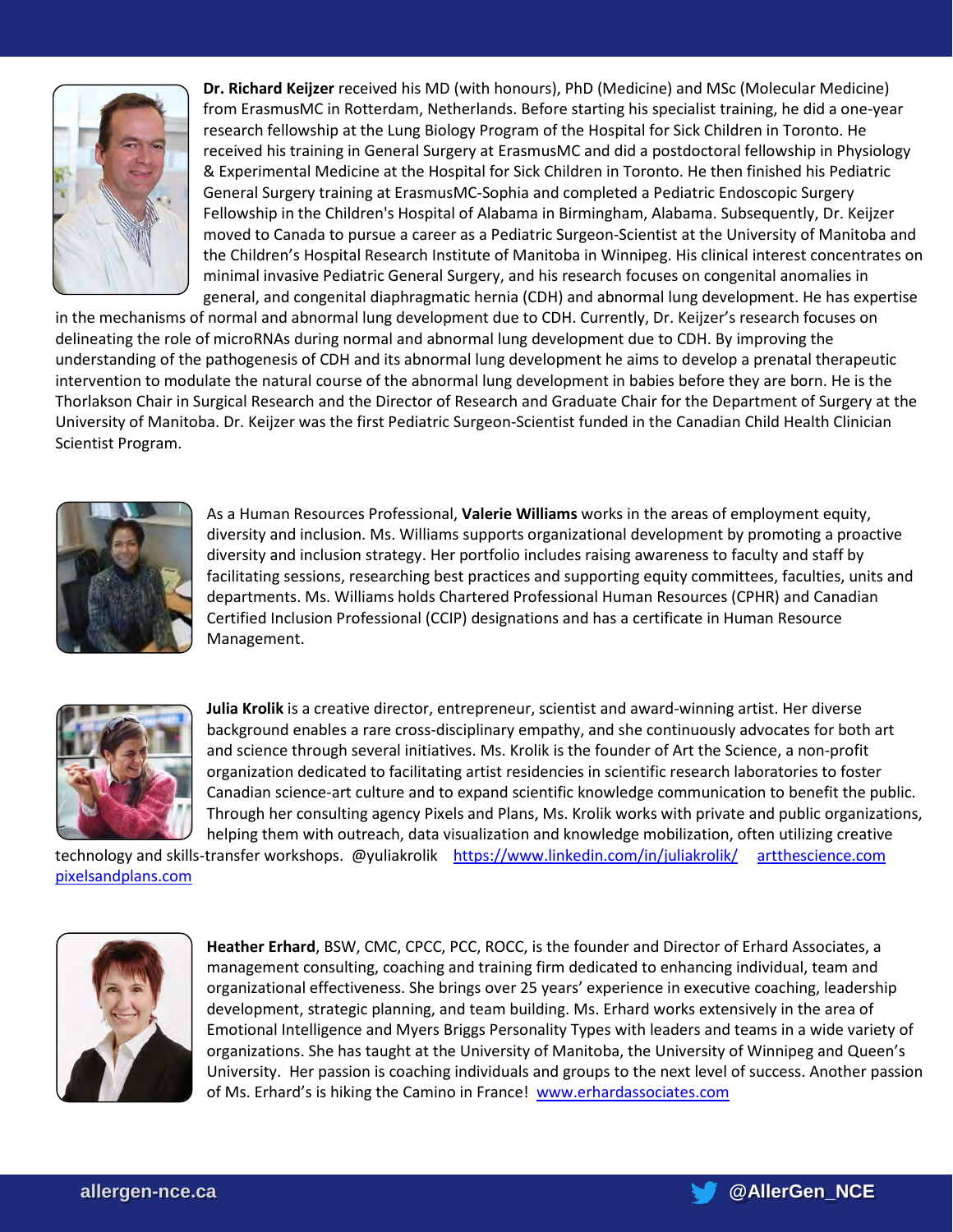## **AllerGen [Students and New Professionals Network \(ASNPN\)](http://allergen-nce.ca/hqp/asnpn/asnpn-exec-committee/)  Executive Committee ▪ 2017-2019**



**PRESIDENT LAURA FELDMAN** The Hospital for Sick Children



**VICE-PRESIDENT LOUBNA AKHABIR**  McMaster University



**COMMUNICATIONS DIRECTOR JASEMINE YANG** The University of British Columbia



**EVENTS DIRECTOR MARK TENN** Queen's University



#### **PACIFIC DIRECTOR YOUNG WOONG KIM**  The University of British Columbia



**CENTRAL DIRECTOR EDUARDO REYES-SERRATOS** University of Alberta



**ONTARIO DIRECTOR GARTHIKA NAVARANJAN** University of Toronto



**QUEBEC/ATLANTIC DIRECTOR BASSEL DAWOD** Dalhousie University



**MEMBER-AT-LARGE BRITTANY MATENCHUK**  University of Alberta



Government of Canada **Networks of Centres** of Excellence

Gouvernement du Canada Réseaux de centres d'excellence



**MEMBER-AT-LARGE MAHMOUD MOSTAFA** University of Calgary